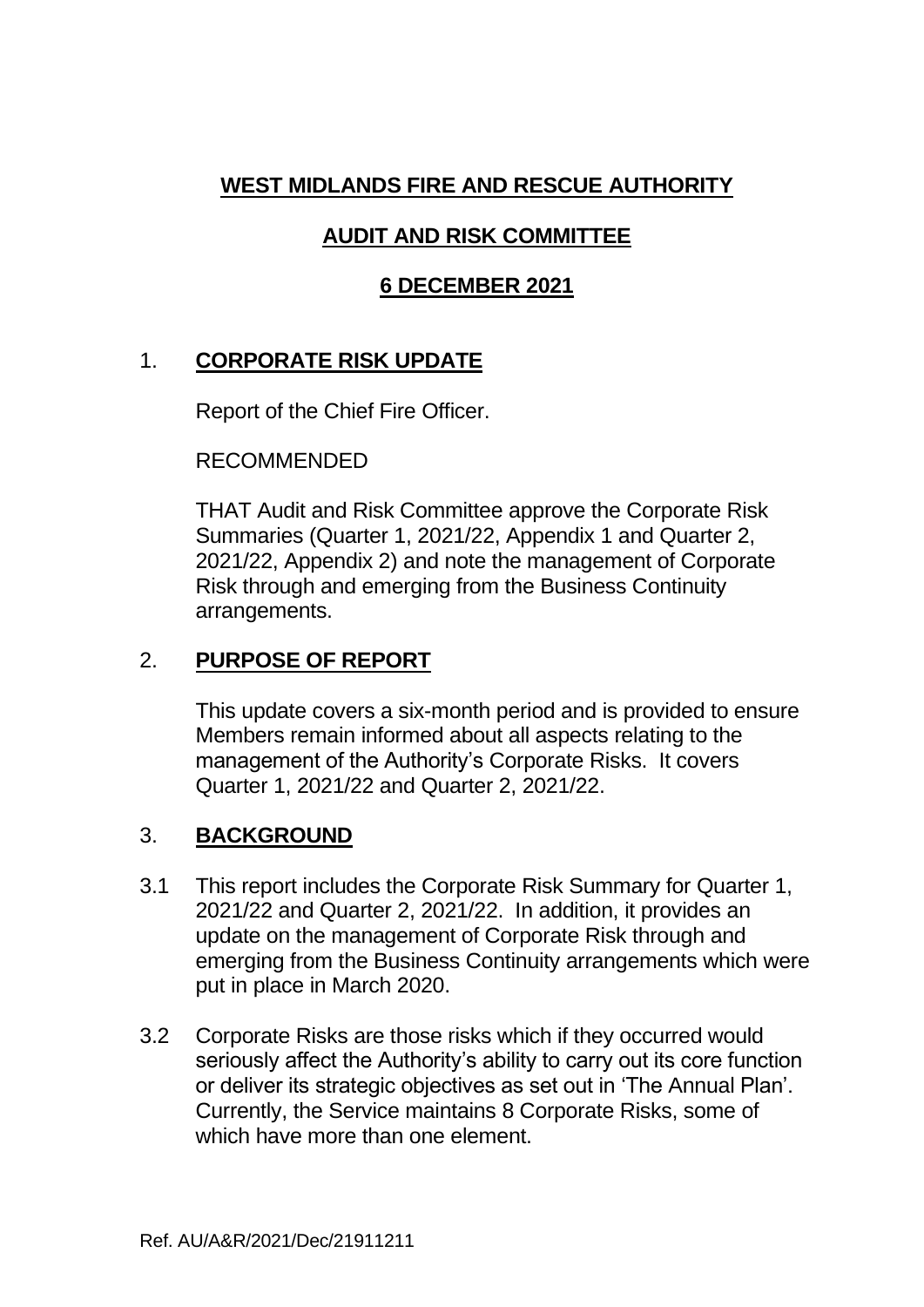- 3.3 Each Corporate Risk is assigned to a risk owner, who is a member of the Strategic Enabling Team (SET). The risk owner has the overall responsibility for monitoring and reviewing the progress being made in managing the risk.
- 3.4 To enable for effective risk management, the risk owner reviews and assesses each corporate risk monthly. A report is subsequently submitted to SET on a quarterly basis.

 The review and the estimated risk rating undertaken is based on likelihood x impact. The likelihood is a measure of probability of a given risk occurring using a scale of 1 (low) to 4 (high). The impact is a measure of the severity or loss should the risk occur again, using a scale of 1 (low) to 4 (high).



- 3.5 In undertaking a review of the Corporate Risks, the risk owner reviews the Corporate Risks and in doing so considers the following:-
	- The direction of travel of the risk
	- The overall confidence that the risk owner has in the risk being realised
	- The current risk scores (Likelihood and Impact)
	- Any issues that have emerged during the previous month
	- Any forthcoming issues that may be likely to emerge that could affect the risk
	- Any changes to the control measures that are in place which are designed to reduce the likelihood of the risk realisation or its impact should the risk be realised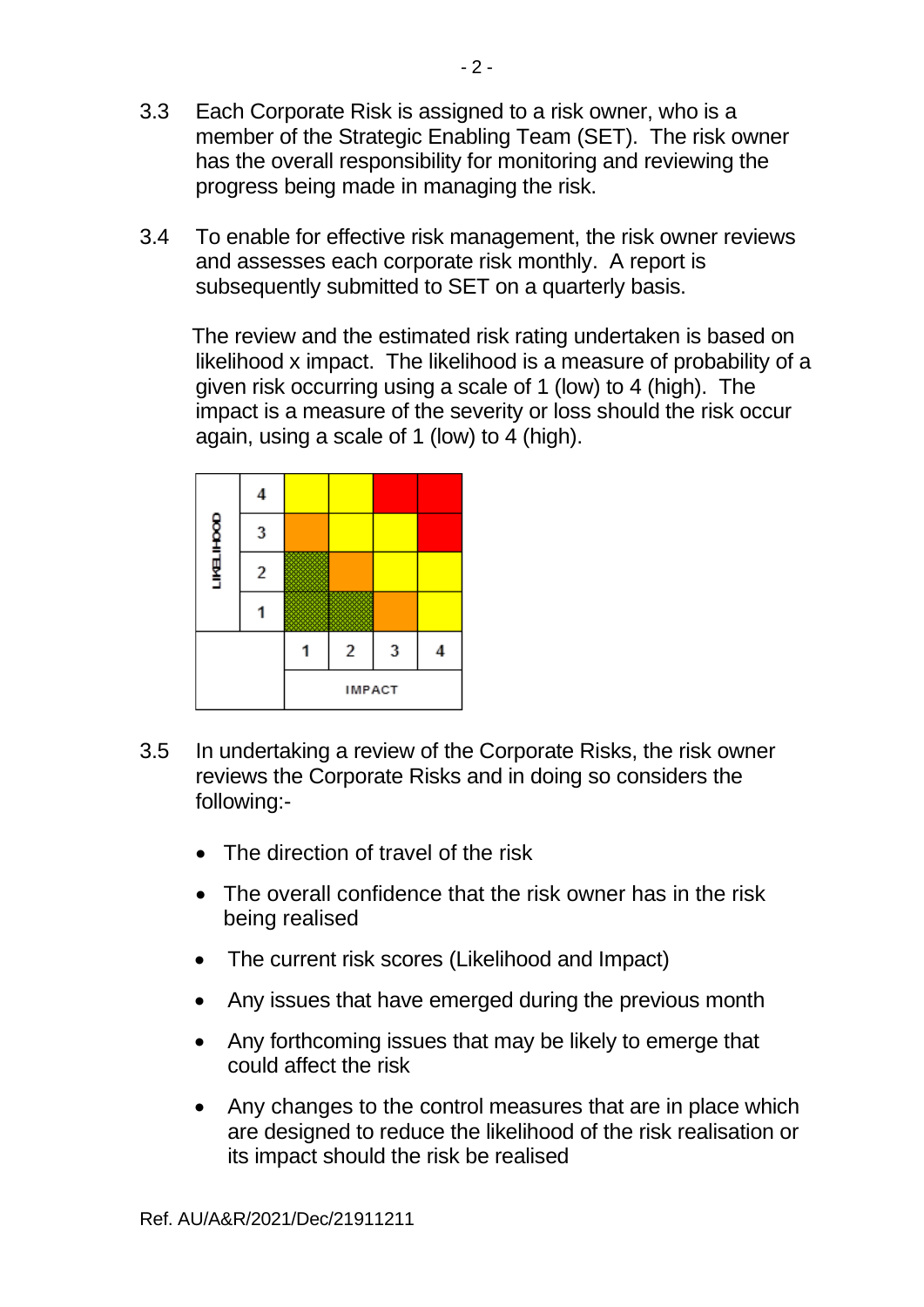- Any interdependencies with other Corporate Risks
- The recommended risk score rating
- 3.6 As part of the review the risk owner has considered the risk score and rating and updated the summary sheet. The risk owner has provided assurance that the control measures identified are still effective in the management of the risk and identified whether any new risk events or controls have been implemented or are required.
- 3.7 Where ongoing additional controls are being implemented, risk owners have confirmed the progress in implementing such controls.

#### **Increase/decrease in Overall Corporate Risk Score**

3.8 During Quarter 1. Corporate Risk 5.2 increased its risk score in April 2021 to Likelihood 3, Impact 3, providing a risk score of 9 (an increase from 8). This has not changed the green 'overall confidence level'. This increase was due to ongoing issues with the Command and Control System, Vision 4.

During Quarter 2, Corporate Risk 5.2 increased its risk score further in July 2021 to Likelihood 4, Impact 3, providing a risk score of 12 (an increase from 9). This has changed the 'overall confidence level' from green to red. This further increase was due to the ongoing issues with Vision 4 and a delay to the upgrade.

Corporate Risk 5.2 has remained at this level throughout Quarter 2.

During Quarter 1, Corporate Risk 7.1 increased in April 2021 to Likelihood 3, Impact 3, providing a risk score of 9 (an increase from 6). This has not changed the amber 'overall confidence level'. This risk score has remained during Quarter 2. The increase in the overall risk score was due to a significant failure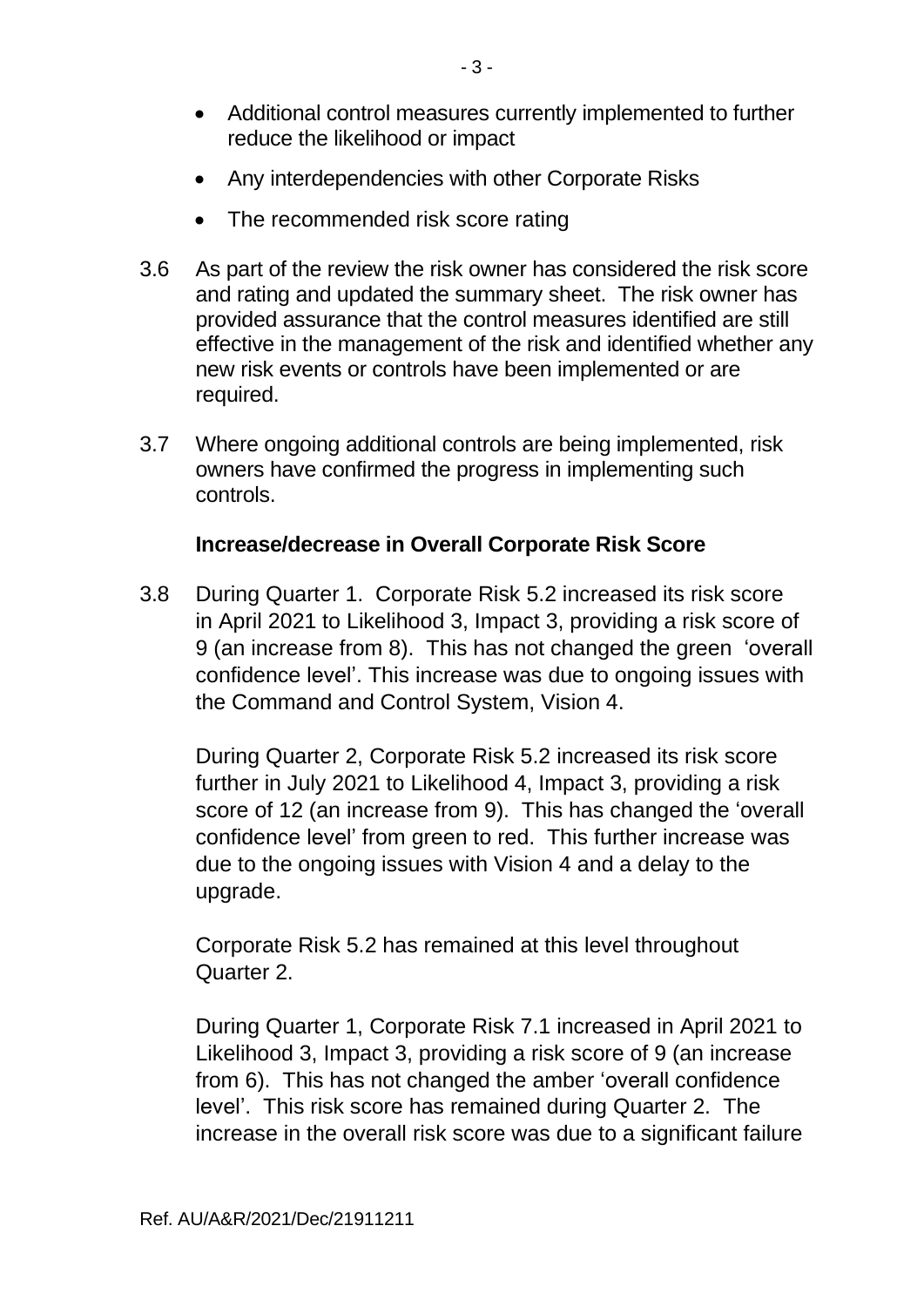of the mobilisation system which resulted in four hours of downtime. Business continuity arrangements were put in place.

During Quarter 2, (September) Corporate Risk 4.1 decreased its risk score to Likelihood 2, Impact 2, providing a risk score of 4 (a decrease from 6). The 'overall confidence level' changed from amber to green. The decrease in the risk score was due to the frequency of testing of water hydrants and the engagement with the water providers. This has progressed and is being managed as part of a 3PT project.

# **Quarter 1, 2021/22 (April, May, and June) Quarter 2, 2021/22 (July, August, and September)**

- 3.9 The Corporate Risk Summary for Quarter 1 (June), 2021/22 is attached as Appendix 1 and Quarter 2 (September) 2021/22 is Appendix 2. It provides the confidence levels of the risk management activity in respect of the Authority's 8 Corporate Risks. It should be noted that some risks have more than one element, providing an update on 14 elements of the risks. The following is the status at the end of Quarter 2 (September 2021).
	- Corporate Risks 1.2, 2.1, 2.3, 4.1, 5.1, 8.1 and 8.2 have been awarded a green confidence (substantial) opinion, which is the highest level that can be awarded.
	- Corporate Risks 2.2, 3.1, 3.2, 7.1 and 7.2 have been awarded an amber (satisfactory) confidence opinion. In all cases, work is in progress to enable for a green rating to be attained.
	- Corporate Risk 5.2 and 6.1 has been awarded a red (limited) confidence opinion, due to the inadequacy of key internal controls being in place.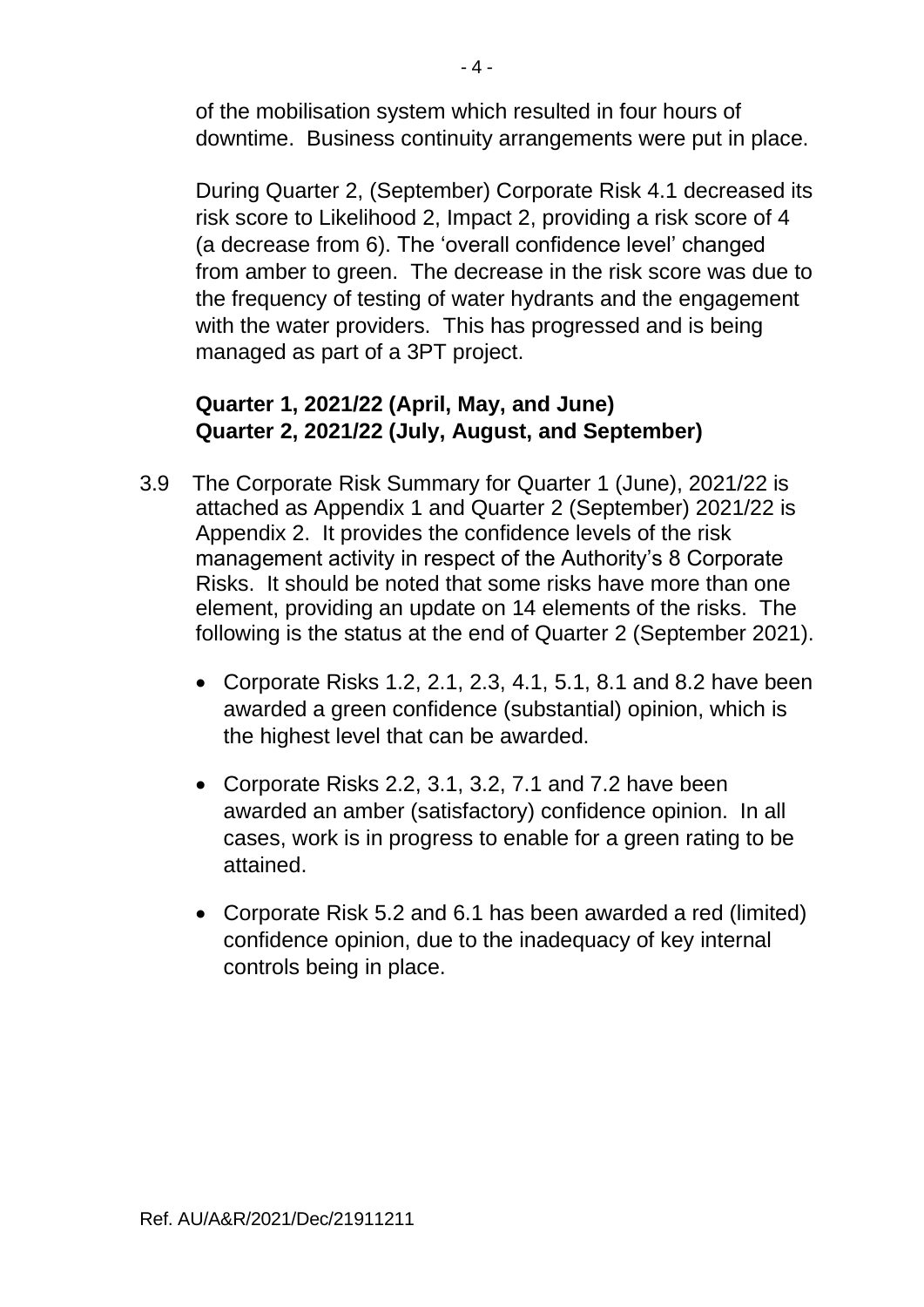### **3.10 Corporate Risk Statement Summary**

# **Corporate Risk 1.2, External (Political and Legislative Environment)**

The risk owner reported the following during Quarters 1 and 2:-

To create a basis for the Fire Authority consideration of ongoing change aligned to the Community Risk Management Plan (CRMP), Strategy, and the pending White Paper, the Collaboration and Transformation Committee reaffirmed a strategy for collaboration and transformation. This committee will enable an approach which allows the Authority to be at the forefront of considering wider sector change that will impact on the ability for West Midlands Fire Service (WMFS) to implement CRMP outcomes.

#### **Corporate Risk 2.1, People (Positive staff engagement)**

The risk owner reported the following during Quarters 1 and 2:-

The Employee Relations Framework continues to be applied with consultation and engagement internally remaining high with potential areas of change being consulted upon at the earliest opportunity. The focus within the current Joint Consultative Committee regarding organisational change continues to be the CRMP. Positive progress is being made in relation to the Technical Rescue Unit at Sutton Coldfield station and the trials for flexible crewing arrangements.

# **Corporate Risk 2.2, People (Insufficient or ineffective employees)**

The risk owner reported the following during Quarters 1 and 2:-

There has been a supply chain issue with wood and pallets impacting on BA courses and potentially Tac Vent. In addition, a new provider is to be sourced prior to the recommencement of water training during 2022.

In addition, there is a low number of Station Based Assessments in some core skills areas impacting on competence and the standard assessment. Measures are being put in place to rectify this.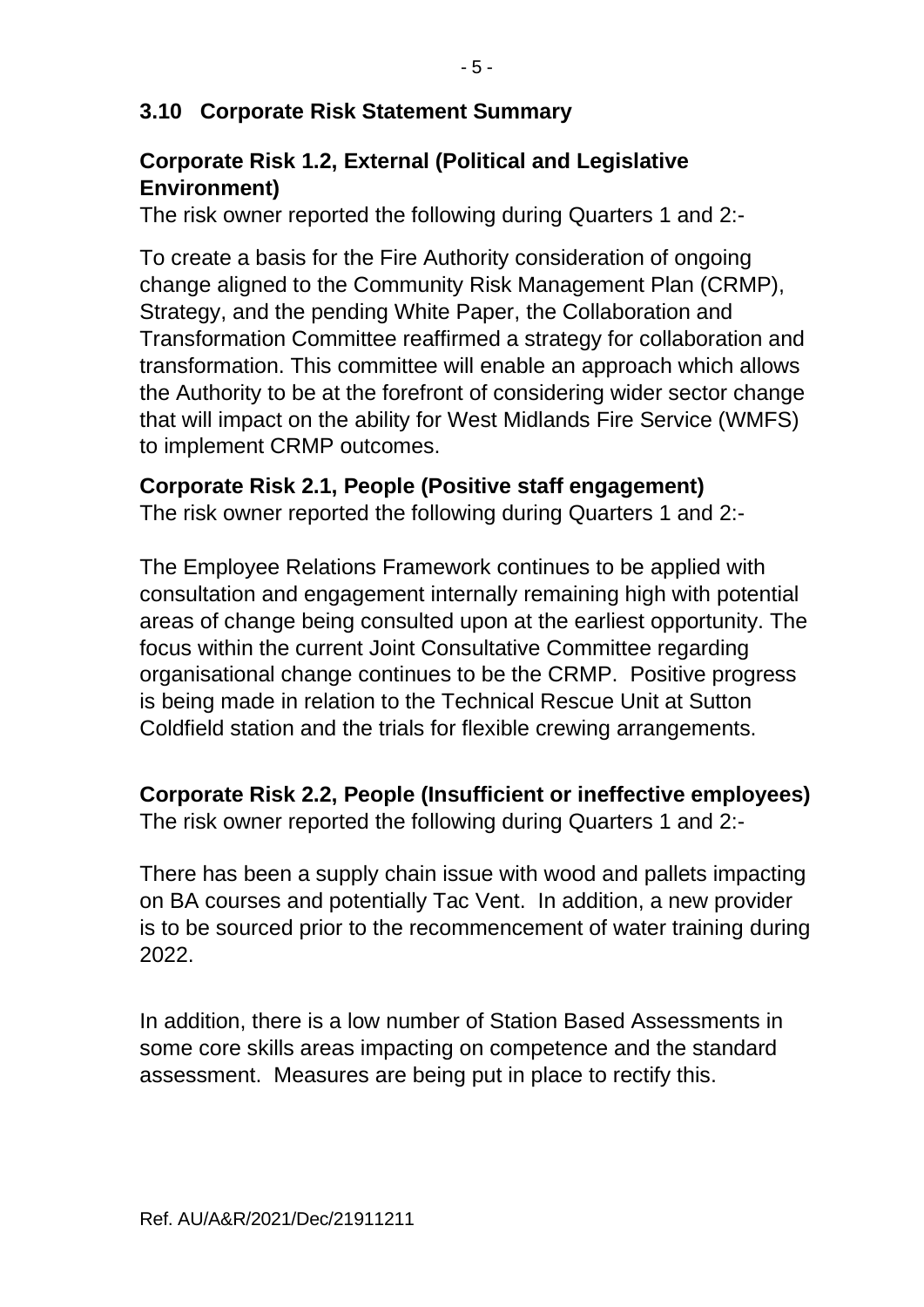# **Corporate Risk 2.3, People (Safe and healthy workplace)**

The risk owner reported the following during Quarters 1 and 2:-

There has been a rise in Manual Handling injuries across the Service and the need for a reduction in injuries and to meet our legal obligation. A procurement process has commenced to identify trainers to assist with this.

To provide compliance and assurance information to the Service a rigorous audit process must be in place, Health Safety and Well-being are in the process of testing until December 2021, this will involve the audit of three sites across the Service to ensure the process is fit for purpose and provides the Service with the strategic information required.

# **Corporate Risk 3.1, Prevention (Engagement with vulnerable members of the community)**

The risk owner reported the following during Quarters 1 and 2:-

There is a national shortage of smoke detectors with two of the suppliers on the Safe & Well National Equipment Framework. Stock levels within WMFS are low and procedures for fitting have been amended to accommodate this whilst we await supply from an alternative supplier. Orders are being placed as a contingency if FireAngel cannot supply in sufficient quantities.

The completion of the Tymly Remote Safe and Well data collection form is due to be released shortly. This will allow for a distinction between Safe and Well's carried out face to face and those remotely over the telephone.

# **Corporate Risk 3.2, Prevention (Partnership arrangements)**

The risk owner reported the following during Quarters 1 and 2:-

The supply chain issues with smoke detectors which has resulted in a change to the process for fitting detectors, delaying the completion of the visit and mitigation of vulnerability as far as possible may become a reputational issue with partners

The performance indicators for Safe & Well have started to highlight a drop in performance which may be linked to the continued impact of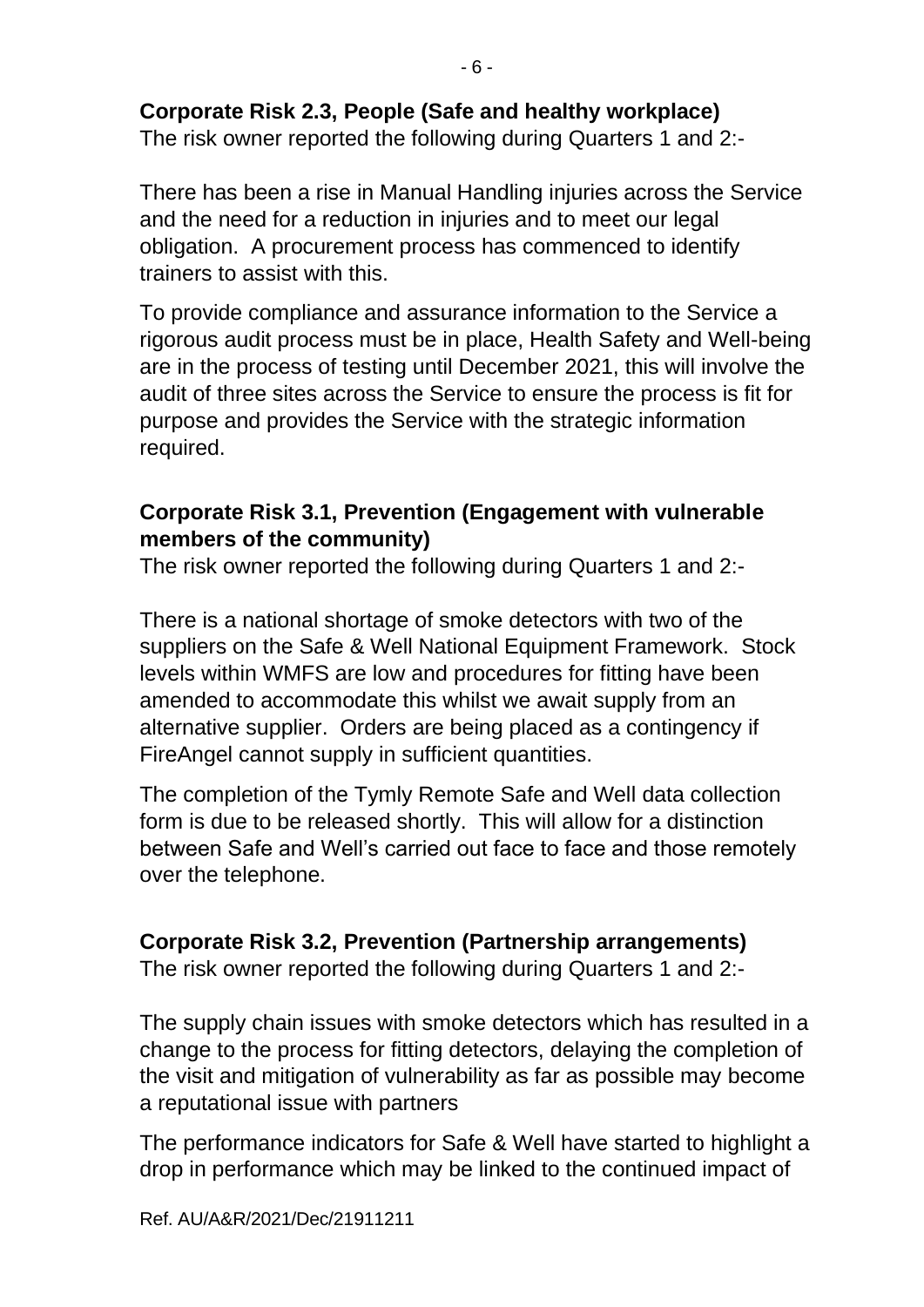the pandemic on partners. The percentage of Safe & Wells that are completed because of a referral from a partner is below target.

### **Corporate Risk 4.1, Protection**

The risk owner reported the following during Quarters 1 and 2:-

There is currently a reduction in posts across the Protection team, however, whilst there is a reduced number of competent Fire Safety Officers, WMFS is effectively discharging its duties under the Regulatory Reform (Fire Safety) Order.

An issue has arisen regarding water supplies for firefighting. Whilst there is no statutory duty to test fire hydrants, we must take all reasonable measures to secure water supplies for firefighting. Recommendations to move this issue forward will be managed within the Protection 3PT Project.

# **Corporate Risk 5.1, Response (Operational)**

The risk owner reported the following during Quarters 1 and 2:-

The number of water Station Based Assessors (SBA) and Voluntary Rescue Swimmers (VRS) continues to fall below the required numbers. There is little opportunity to increase VRS at this stage due to the inability to deliver open water training between November and April.

There is an impact on staffing figures due to the continued high numbers of Voluntary Additional Shifts (VAS) not being filled. This has impacted fleet availability affecting the Service Delivery Model (SDM.)

September saw the transfer to use digital functionality on Motorola fireground radios, this was after software updates and extensive testing. No issues were identified during testing and the transition date of 27/09/2021 was met. No issues were reported during the first 5 days, however, 10 near hits were received from the 01/10/2021 that radio communication was an issue, with clarity and messages that could not be understood. This was deemed a safety critical risk, and a decision was taken to revert to analogue functionality. Work is now being undertaken by ICT to understand the issue and make changes to enable digital to be used.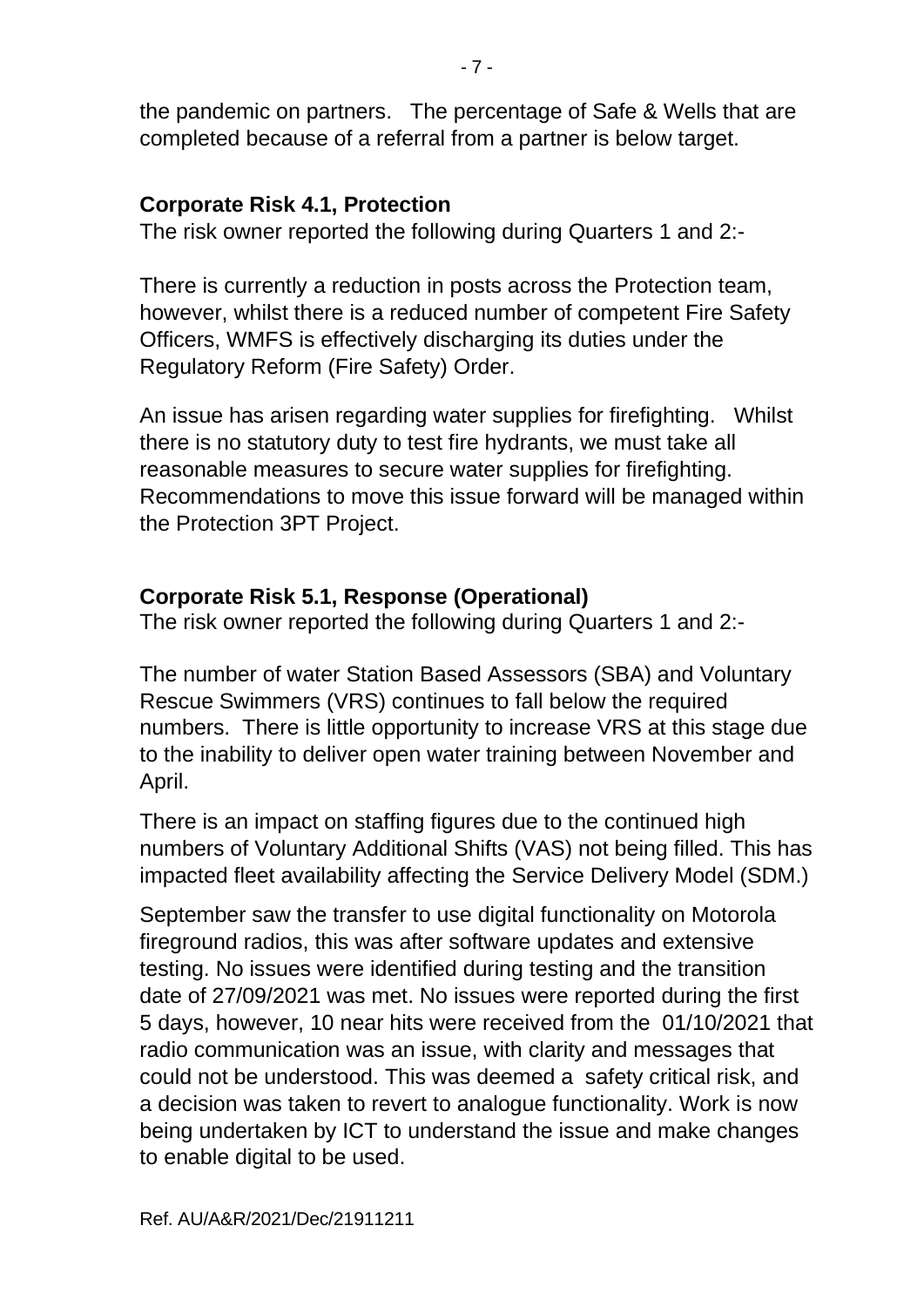# **Corporate Risk 5.2, Response (Fire Control)**

The risk owner reported the following during Quarters 1 and 2:-

There is an ongoing situation with 'Gazetteer' which is restricting progress for the upgrade to Vision 4 for Command & Control. Vision 4 needs to be upgraded, as the risk of not progressing with the upgrade is that the current system has limitations, and the technology is becoming older and less reliable.

### **Corporate Risk 6.1, Business Continuity & Preparedness**

The risk owner reported the following during Quarters 1 and 2:-

Due to media reporting, truck driver numbers and consumer behaviour led to filling stations running low on fuel or temporarily closing due to demand exceeding supply. Overall, WMFS had sufficient stocks of fuel to maintain normal activities. Some local stations experienced shortages due to an issue with the fuel ordering system (now on Oracle) and extended delivery periods. These were managed locally; fuel orders have now progressed, and deliveries have taken place.

**Corporate Risk 7.1, Digital and Data (Provide and support ICT)** The risk owner reported the following during Quarters 1 and 2:-

With the implementation of Oracle Cloud there have been issues with delays to payroll, mitigations remain in place through agreements with Sandwell Metropolitan Borough Council to ensure continued pay for staff.

There has also been issues with accounts payable, accounts receivable and procurement, this has led to delays in paying suppliers and delays relating to outgoing orders. This has potential for reputational damage and reduced supply chain, mitigations are in place and the backlog is being cleared

There are ongoing supply chain issues for IT Hardware.

**Corporate Risk 7.2, Digital and Data (Management of information)** The risk owner reported the following during Quarters 1 and 2:-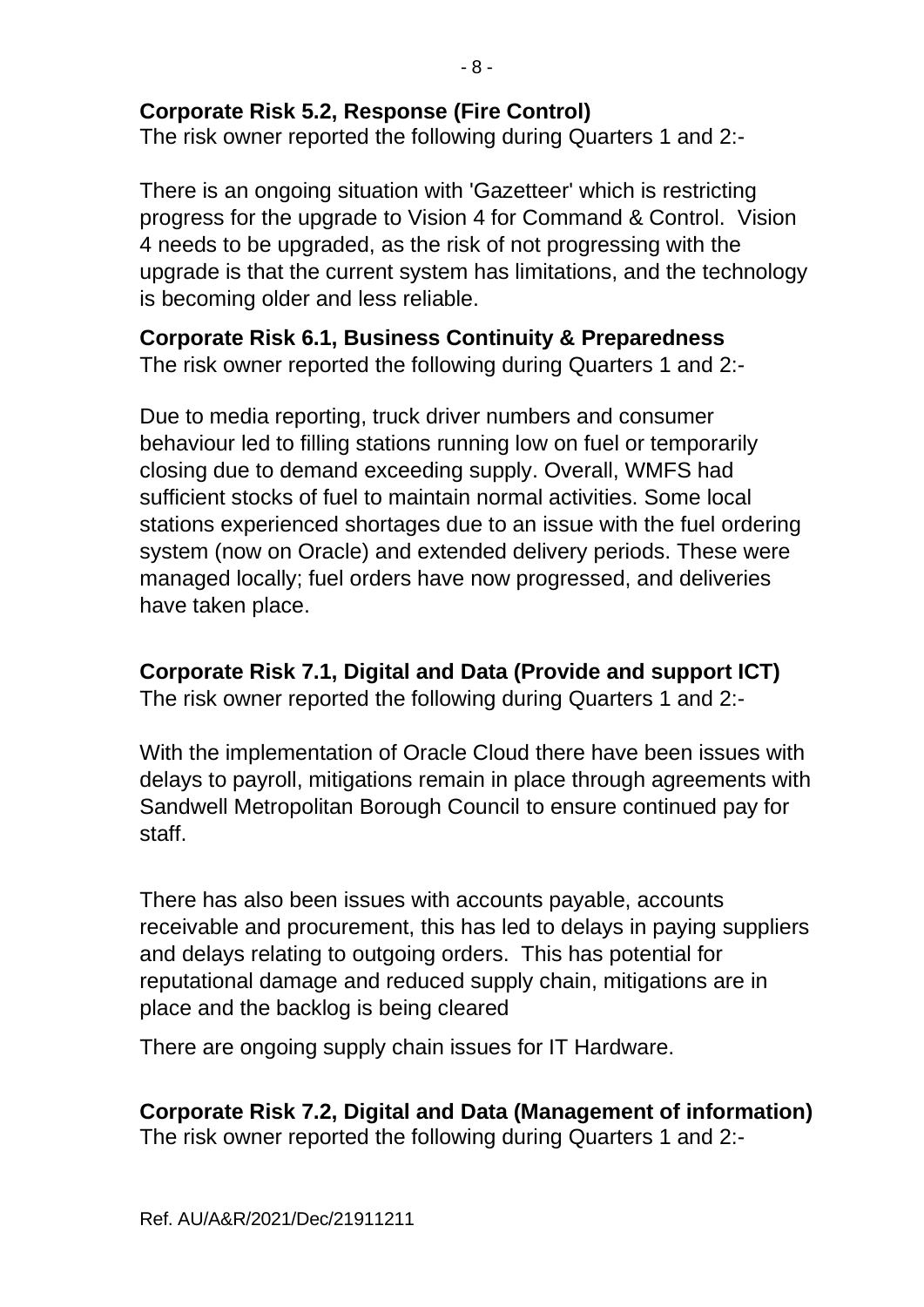WMFS are in receipt of positive substantial assurance from External Audit on the data area, evidencing positive progress in this area.

There is a requirement for on-going development of Data Protection Impact Assessments (DPIA) and early consideration of data which is needed to prevent further data breeches.

In addition, plans are in place for further updates to be made to the Management of Information policy.

# **Corporate Risk 8.1, Finance & Assets (Funding)**

The risk owner reported the following during Quarters 1 and 2:-

The Treasury indicated that the Comprehensive Spending Review (CSR) would cover a 3-year period, 2022/23 to 2024/25. The Authority's 2022/23 budget process and revised 2021/22 budget process has commenced.

The potential resurgence of COVID could have associated costs above current funding allocations.

There is consideration nationally to the annual pay award for Fire Service Green Book staff (budgeted at 0% following the Chancellors statement re: 'pay pause' for the current year).

It may be that there are 'investment' requirements associated with the CRMP proposals.

# **Corporate Risk 8.2, Finance & Assets (Financial management)**

The risk owner reported the following during Quarters 1 and 2:-

The potential for future ICT security breaches and the possibility of inappropriate acts by employees.

3.11 Corporate Risks will continue to be submitted to the SET meetings on a quarterly basis and reported into the Audit and Risk Committee every six months whilst the Covid pandemic continues.